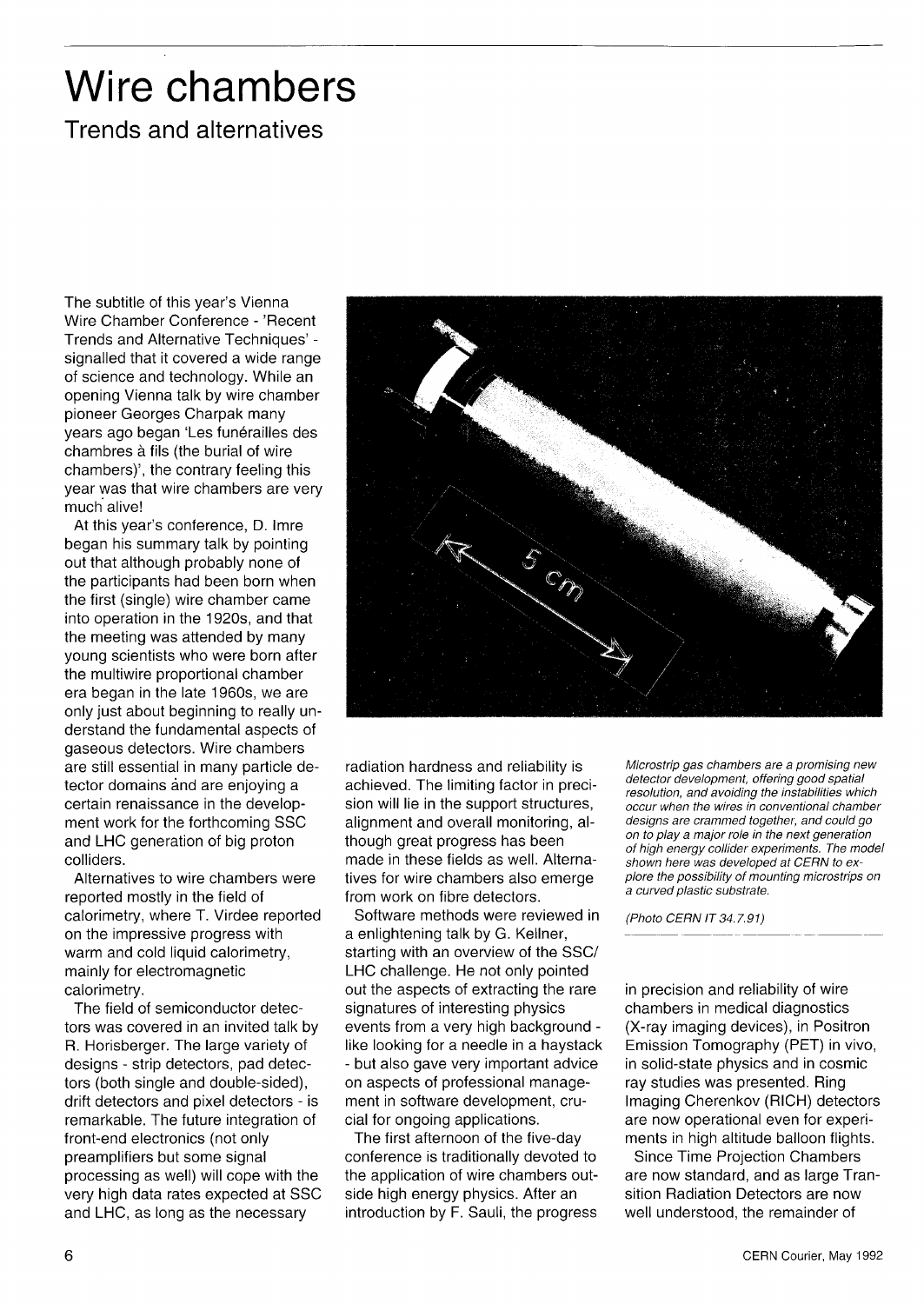# *We Go to Great Lengths...*



#### **Bicron Corporation**

12345 Kinsman Road Newbury, Ohio 44065-9677 Telephone: (216) 564-2251 Telefax: (216) 564-8047 Telex: 980474 BICRON NWBY

#### **European Office**

Markstraat 27A, P.O. Box 271 2410 AG Bodegraven, The Netherlands Telephone: 1726-14243 Telefax: 1726-14316 Telex: 39772 BICIN NL

#### **Nippon Bicron**

Room No. 805 1-8, 1-Chome Shinyokohama, Kohoku-Ku Yokohama 222 Japan Telephone: 045 (474) 5786 Telefax: 045 (474) 5787

## *...Producing Your Plastic Scintillating Fibers.*

- Blue scintillating fibers
- Green scintillating fibers
- Rad-hard fibers
- Ribbons and arrays
- Large cross-sections
- Custom formulations

Our tradition of advancing scintillation technology assures fiber properties which let you make the measurements you need.

Contact us today for our latest technical and pricing information.